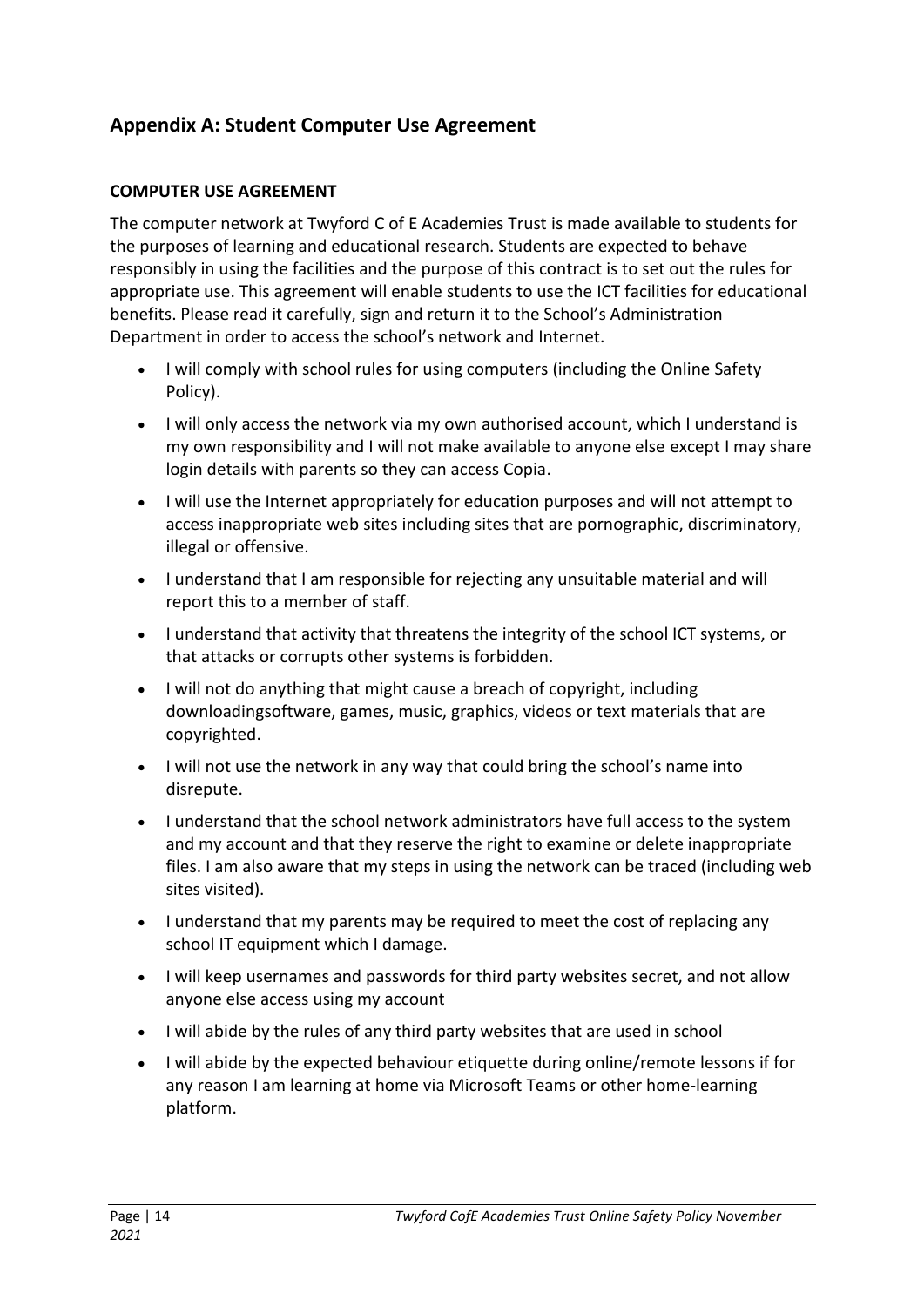## **Acceptable Use Policy for Student Email**

Use of email by students of Twyford C of E Academies Trust is permitted and encouraged where such use supports the goals and objectives of the school. All students are provided with their own email account for educational use only. Twyford C of E Academies Trust has a policy for the use of email whereby the students must ensure that they:

- Use email in an acceptable way
- Do not create unnecessary risk to the school by their misuse of the email system
- Comply with current legislation

#### *Policy*

- Students are responsible for the content of all emails sent.
- The sending of offensive, profane or abusive email or other messages is forbidden.
- If students receive any offensive or inappropriate emails they should report it to a teacher or the IT Services Office immediately.
- Use of school email accounts for bullying or harassment will not be tolerated as this is against school rules.
- Email attachments should only be opened if they come from a known and trusted source.
- The sending of email attachments containing any program, file or shortcut that damages or shuts down a computer, damages or alters the operating system or alters, deletes or otherwise modifies user files is strictly forbidden and is a criminal offence (Computer Misuse Act 1990).
- The use of email rules that disrupt, slow down or damage the email server or network system is not permitted.

### *Monitoring*

Twyford C of E Academies Trust accepts that use of email is a valuable school tool. However, misuse of this facility can have a negative impact upon student productivity and the reputation of the school.

In addition, all of the school's email resources are provided for school purposes. Therefore, the school maintains the right to examine any systems and inspect any data recorded in those systems.

#### *Sanctions*

If a student is found to have breached this agreement, they will face sanctions as set out in the Trust's Behaviour Policy and withdrawal of access to the network and/or email service. Serious offences may result in temporary fixed term or permanent exclusion from school.